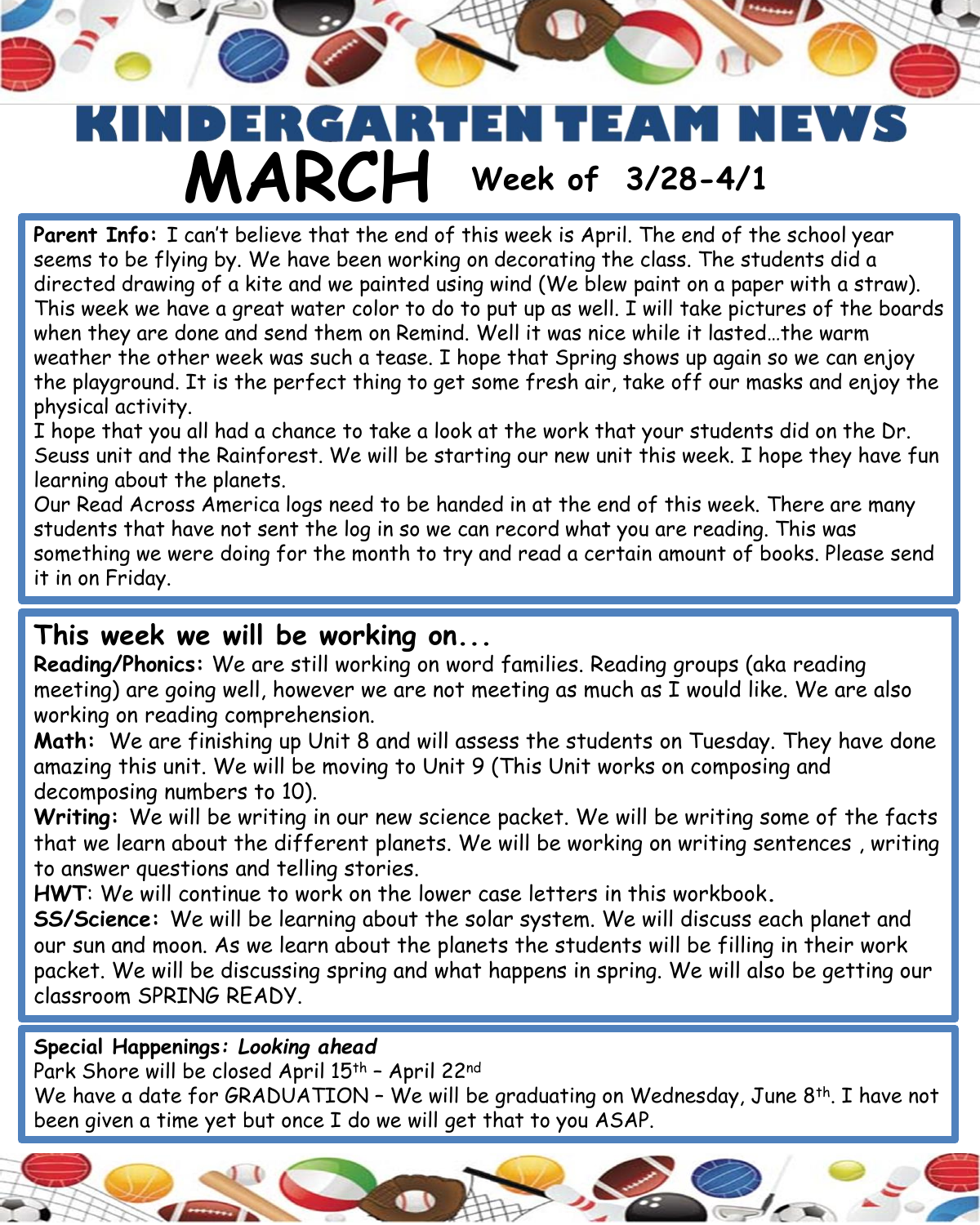

## **Week of 3/28-4/1 KINDERGARTEN TEAM HOMEWORK**

**This weeks Homework is as follows:**

- **Monday:** Go over Sight Words Reading Comprehension
- Tuesday: **Go over Sight Words** Sight Word Activity
- Wednesday: Go over Sight Words Writing Activity
- **Thursday:** Go over Sight Words Bring in your Reading Log

Please continue to use the flash cards, games, and writing practice activities that I send home. The continued practice with each of these will help your student with their reading and writing.

**DON'T FORGET TO READ AND PUT IT ON YOUR LOG. SEND LOG IN EACH DAY AS WE CAN UPDATE OUR COUNT IN CLASS.**  If you are reading a chapter book you can log the chapters (ie book title: chapter 1- pg1-19).